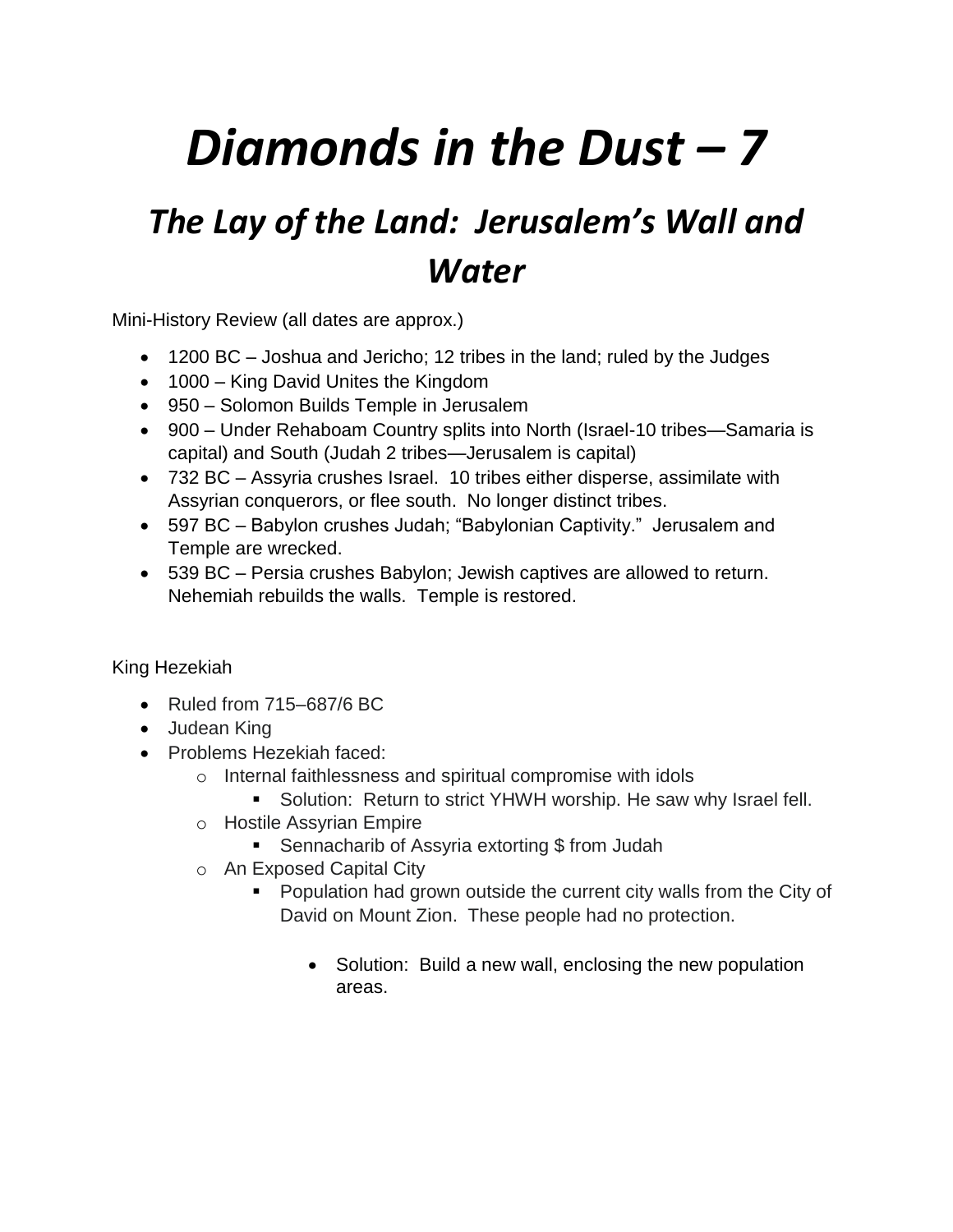

Note: City of David, Temple, Kidron Valley, Old Wall

Broad Wall Dimensions:

- 2.5 miles long
- 23' thick
- $\bullet$  10' tall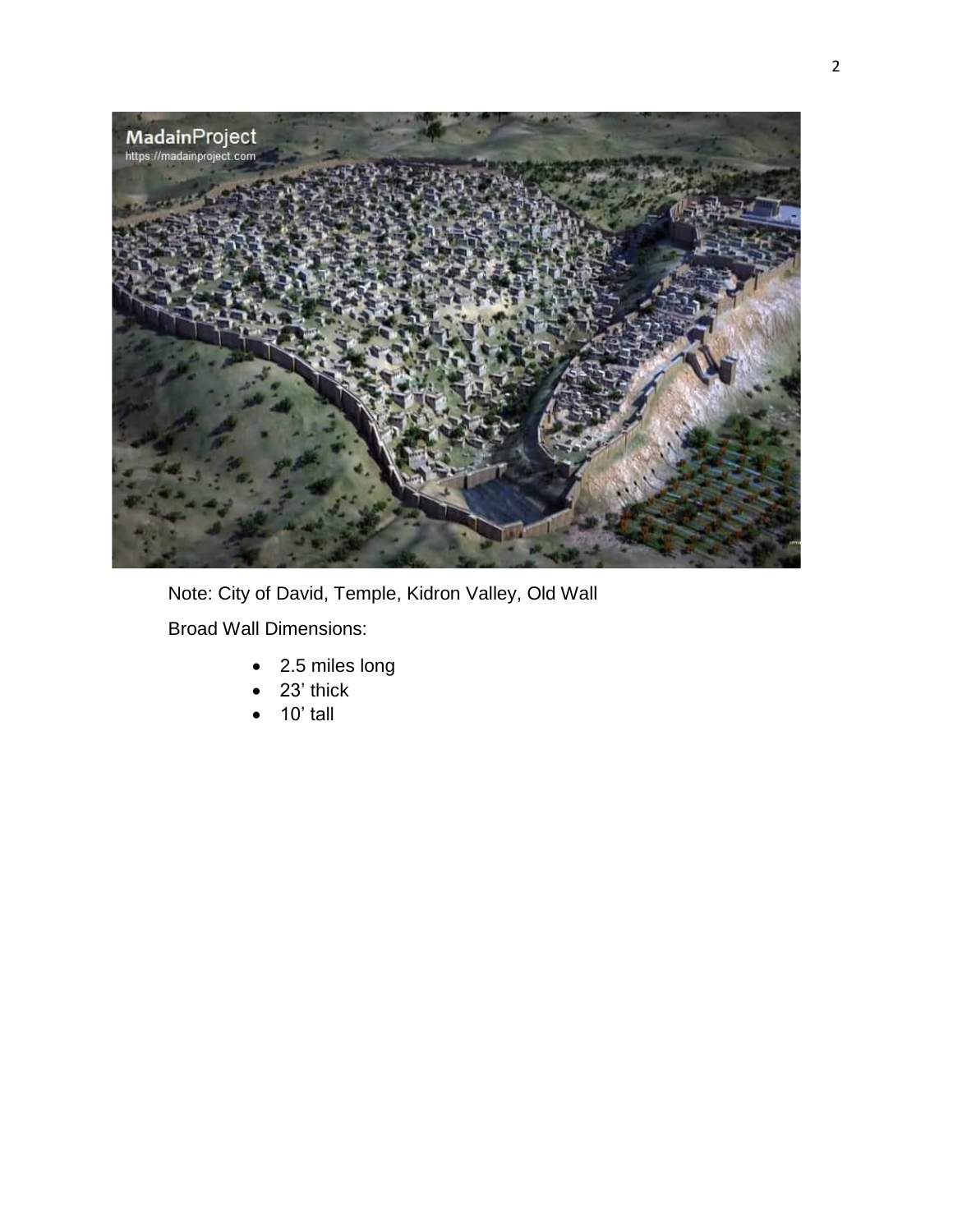

Some of the blocks used in the wall (2.5 miles x 23 feet x 10 tall) came from homes of the poor that were destroyed to make way for the wall.

### *Isaiah 22:9-10*

*On that day you looked to the weapons of the House of the Forest, 9and you saw that there were many breaches in the city of David, and you collected the waters of the lower pool. 10You counted the houses of Jerusalem, and you broke down the houses to fortify the wall. 11You made a reservoir between the two walls for the water of the old pool. But you did not look to him who did it, or have regard for him who planned it long ago…..*

*Surely this iniquity will not be forgiven you until you die…*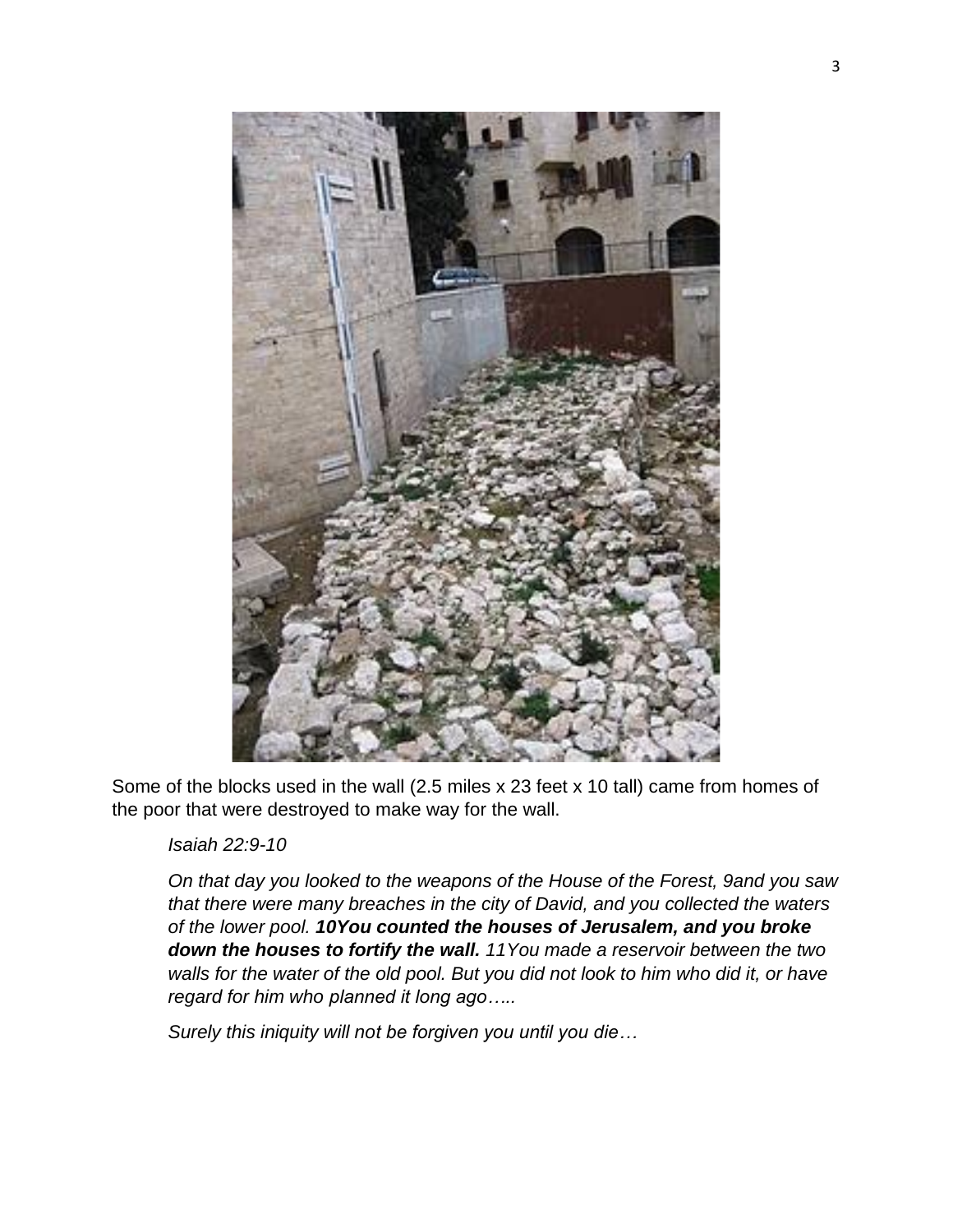<https://www.holylandsite.com/hezekiah-broad-wall>-- Good Background

Excellent Video -- https://www.youtube.com/watch?v=Vr5BlEcx-n8&t=159s

Hezekiah's Third Problem (in addition to idolatry and no city wall):

Gihon Spring –

- Water source for the whole city
- just outside the wall,
- at the based of Mount Zion
- flowed into the Kidron Valley (to irrigate fields)
- invading armies could access that water. No other water source.

Solution: Dig a tunnel from the Gihon Spring to a new reservoir inside the city wall.

- No digging machinery
- Little time
- Distance to be covered about 450 meters from point to point.Water has to flow downhill. Even a little rise is a no go.

### *2 Chronicles 32:2-4*

*"And when Hezekiah saw that Sennacherib was come, and that he was purposed to fight against Jerusalem, He took counsel with his princes and his mighty men to stop the waters of the fountains which were without the city: and they did help him. So there was gathered much people together, who stopped all the fountains, and the brook that ran through the midst of the land, saying, Why should the kings of Assyria come, and find much water?"*

### Hezekiah's plan:

 Two groups will dig, one from each end, and meet in the middle. What could go wrong?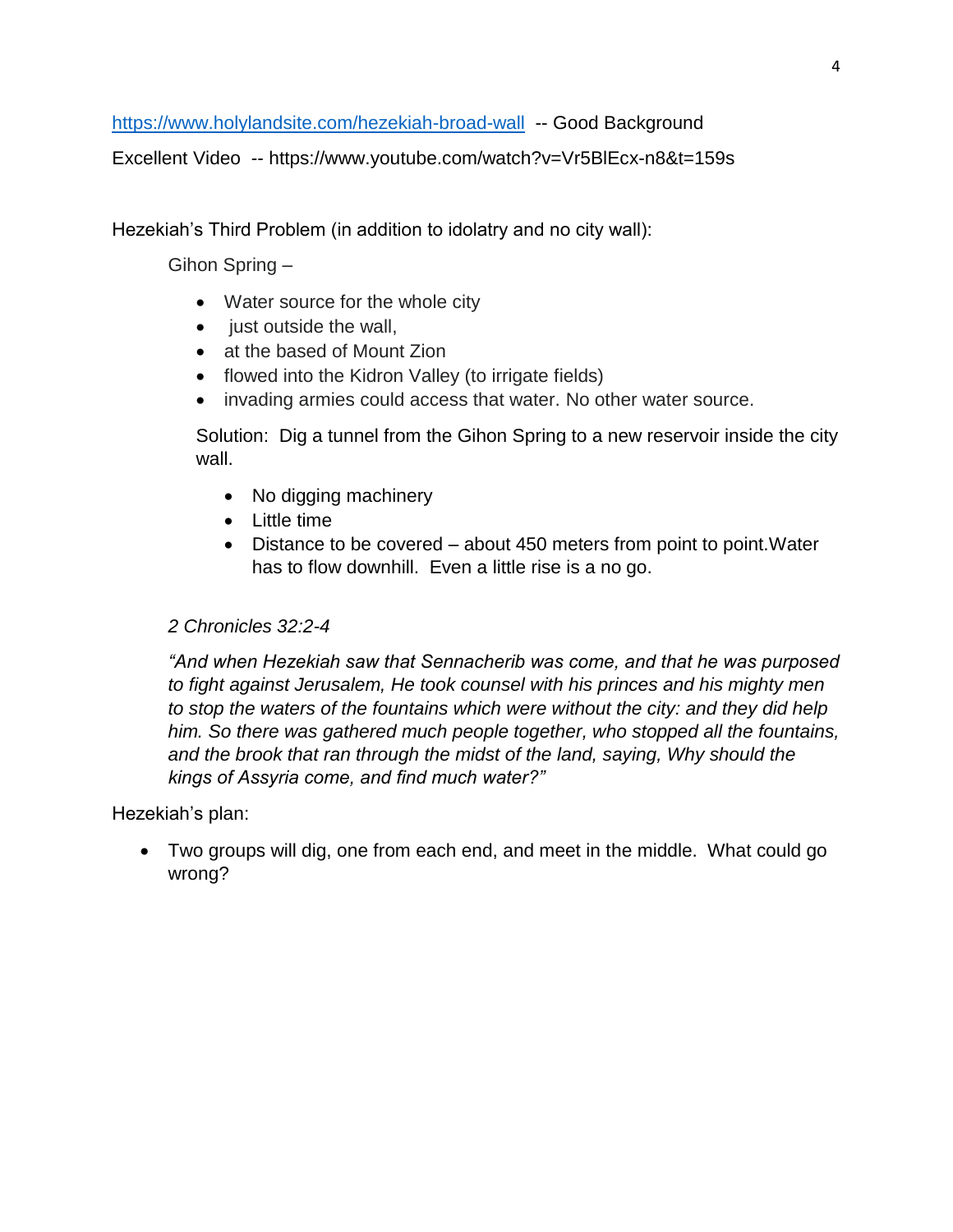

End tunnel length – 533 meters.

#### Siloam Inscription

*"… the tunneling [was finished]. And this was the matter of the tunneling: While [the hewers yielded] the ax, each man toward his fellow, and while there were still three cubits to be he[wn, there was hear]d a man's voice calling to his fellow, for there was a crack[?] in the rock on the right and [on the lef]t. And at the end of the tunneling the hewers hacked each man toward his fellow, ax upon ax. And there flowed the waters from the spring toward the reservoir for two hundre[d and] a thousand cubits. And a hu[nd]red cubits was the height of the rock above the head[s] of the hewers."*

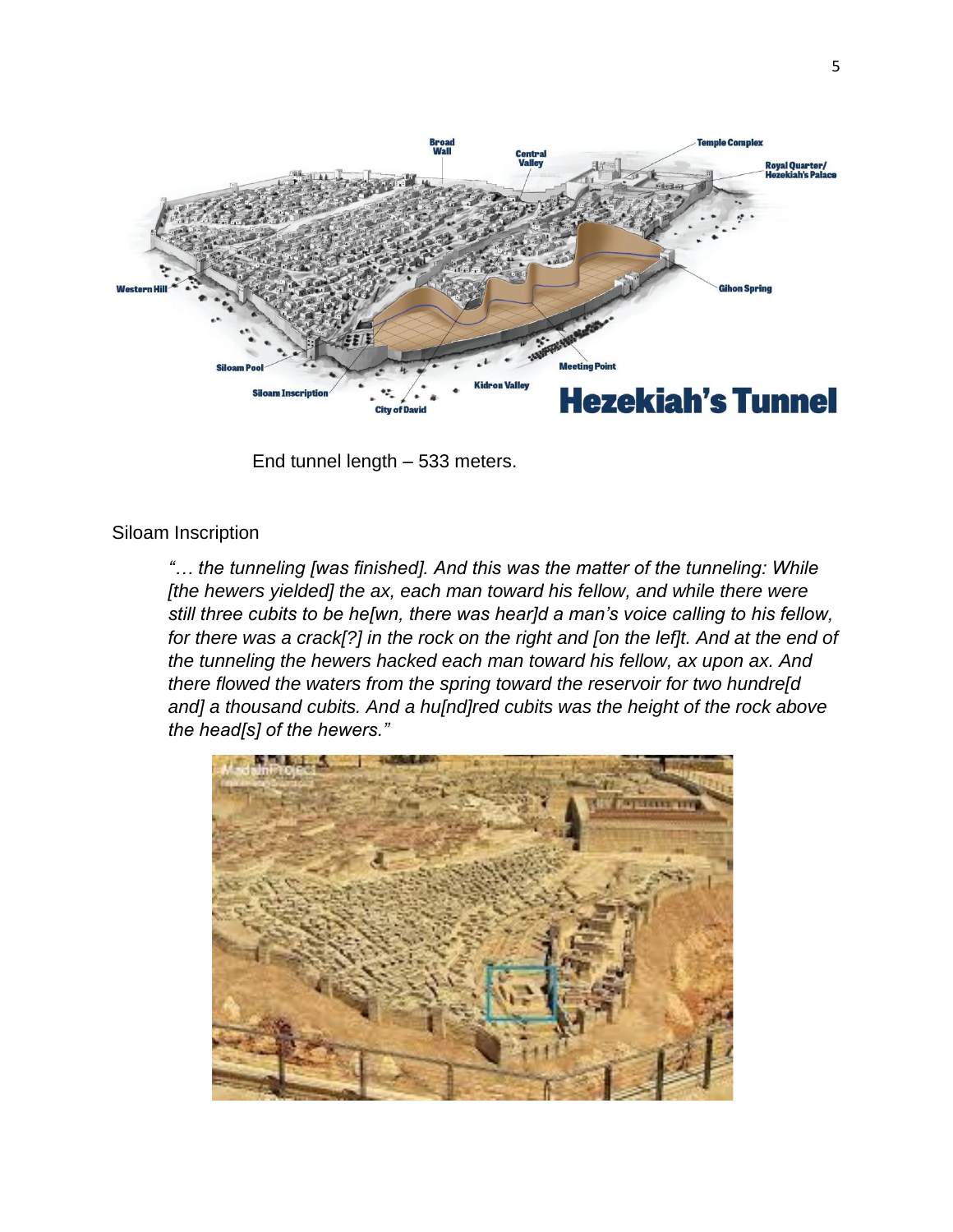Empties into Pool of Siloam. And that empties into underground caverns.



Excellent Video: <https://watchjerusalem.co.il/59-hezekiahs-tunnel>5:09

Hezekiah's Tunnel in the Biblical Record

*2 Chronicles 32:30 -- "This same Hezekiah also stopped the upper watercourse of Gihon, and brought it straight down to the west side of the city of David. And Hezekiah prospered in all his works."*

*2 Kings 20:20 -- "And the rest of the acts of Hezekiah, and all his might, and how he made a pool, and a conduit, and brought water into the city, are they not written in the book of the chronicles of the kings of Judah?"*

#### Pool of Siloam in Biblical Record

*John 9:1-12 -- 9As he walked along, he saw a man blind from birth. 2His disciples asked him, 'Rabbi, who sinned, this man or his parents, that he was born blind?' 3Jesus answered, 'Neither this man nor his parents sinned; he was born blind so that God's works might be revealed in him. 4We must work the works of him who sent me while it is day; night is coming when no one can work. 5As long as I am in the world, I am the light of the world.' 6When he had said this, he spat on the ground and made mud with the saliva and spread the mud on the man's eyes, 7saying to him, 'Go, wash in the pool of Siloam' (which means*